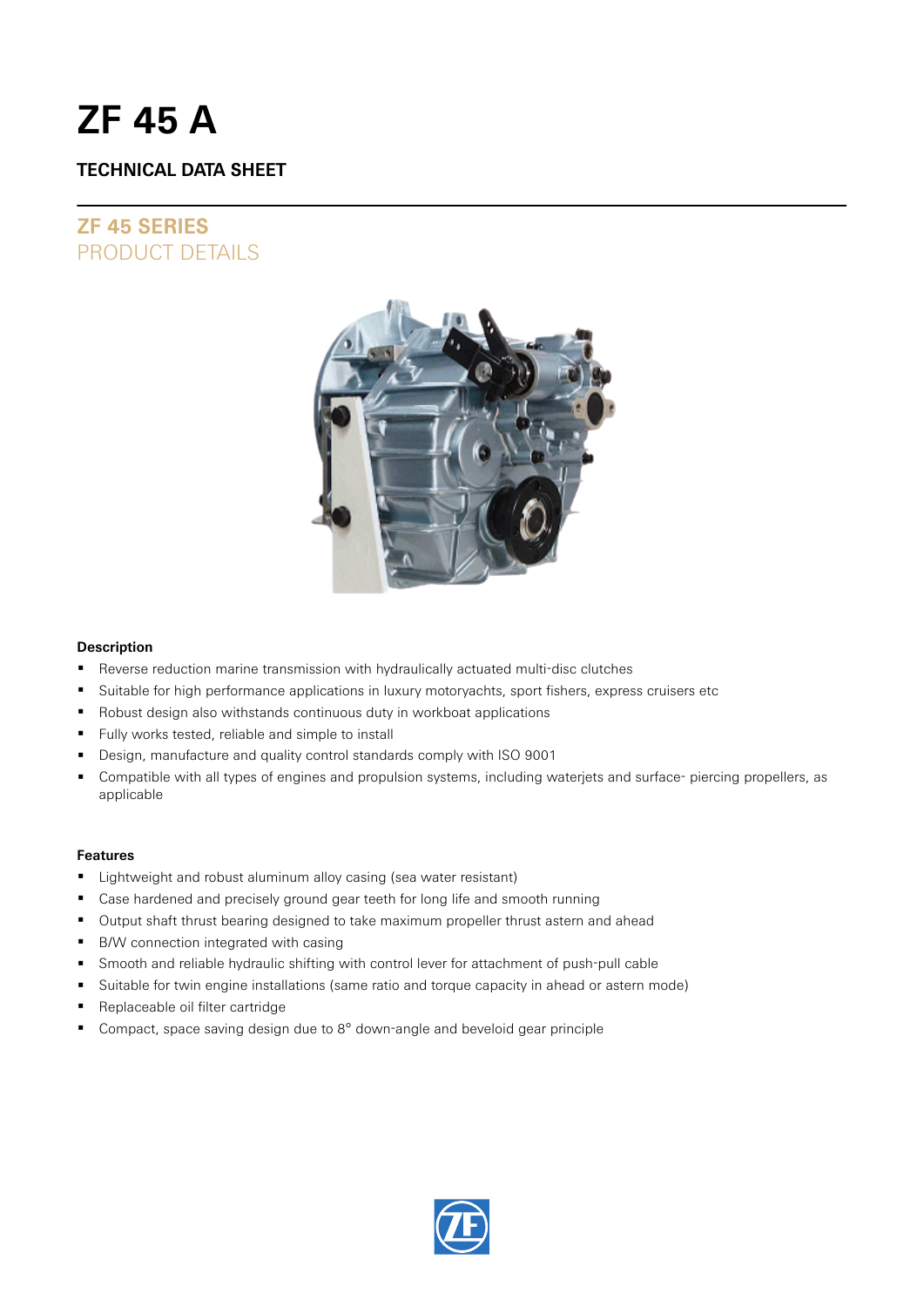# **RATINGS**

| Ratios                   | Power Factor  |        |          |     | Input Power Capacity |     |           |     | Max. | Max. | Max.       |
|--------------------------|---------------|--------|----------|-----|----------------------|-----|-----------|-----|------|------|------------|
|                          | kW/RPM hp/RPM |        | kW       | hp  | kW                   | hp  | <b>kW</b> | hp  | kW   | hp   | <b>RPM</b> |
| Pleasure Duty - Diesel   |               |        | 2800 RPM |     | 3300 RPM             |     | 3800 RPM  |     |      |      |            |
| 1.256, 1.514, 2.034      | 0.0471        | 0.0632 | 132      | 177 | 155                  | 209 | 179       | 240 | 259  | 348  | 5500       |
| 2.435                    | 0.0440        | 0.0590 | 123      | 165 | 145                  | 195 | 167       | 224 | 242  | 325  | 5500       |
| Pleasure Duty - Gasoline |               |        | 2800 RPM |     | 3300 RPM             |     | 3800 RPM  |     |      |      |            |
| 1.256, 1.514, 2.034      | 0.0471        | 0.0632 | 132      | 177 | 155                  | 209 | 179       | 240 | 259  | 348  | 5500       |
| 2.435                    | 0.0440        | 0.0590 | 123      | 165 | 145                  | 195 | 167       | 224 | 242  | 325  | 5500       |
| Light Duty - Diesel      |               |        | 2100 RPM |     | 2500 RPM             |     | 2800 RPM  |     |      |      |            |
| 1.256, 1.514, 2.034      | 0.0450        | 0.0603 | 95       | 127 | 113                  | 151 | 126       | 169 | 248  | 332  | 5500       |
| 2.435                    | 0.0418        | 0.0561 | 88       | 118 | 104                  | 140 | 117       | 157 | 230  | 309  | 5500       |
| Medium Duty - Diesel     |               |        | 2100 RPM |     | 2500 RPM             |     | 2800 RPM  |     |      |      |            |
| 1.256, 1.514, 2.034      | 0.0382        | 0.0512 | 80       | 108 | 96                   | 128 | 107       | 143 | 210  | 282  | 5500       |
| 2.435                    | 0.0357        | 0.0479 | 75       | 101 | 89                   | 120 | 100       | 134 | 196  | 263  | 5500       |
| Continuous Duty - Diesel |               |        | 1800 RPM |     | 2100 RPM             |     | 2400 RPM  |     |      |      |            |
| 1.256, 1.514, 2.034      | 0.0312        | 0.0418 | 56       | 75  | 66                   | 88  | 75        | 100 | 100  | 134  | 3200       |
| 2.435                    | 0.0287        | 0.0385 | 52       | 69  | 60                   | 81  | 69        | 92  | 92   | 123  | 3200       |

\* Special Order Ratio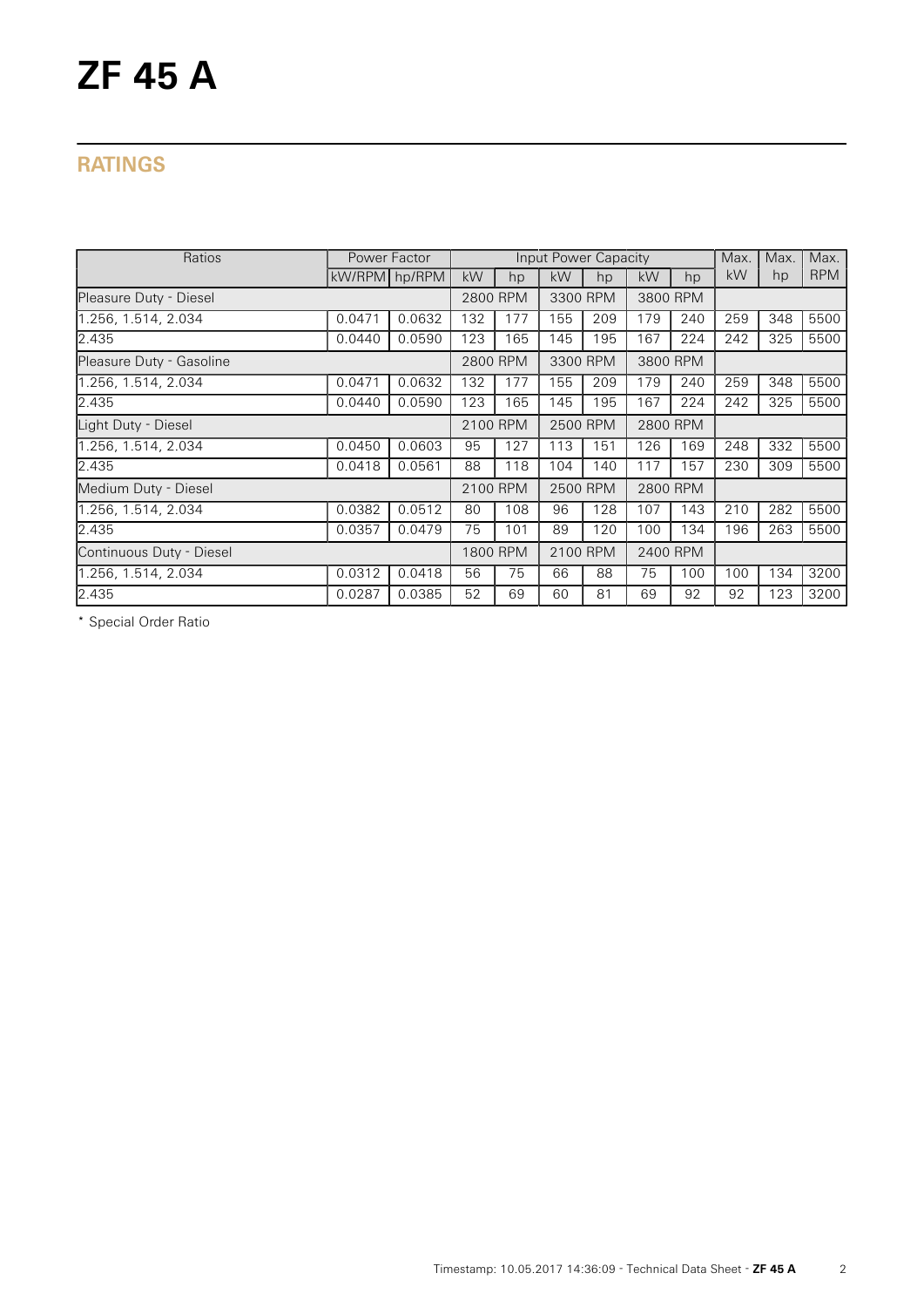# **DIMENSIONS**





| $\forall$       | <b>B1</b>                                                 | B <sub>2</sub> | H1   | H2          |                   | L1   | l 2                |  |  |  |  |
|-----------------|-----------------------------------------------------------|----------------|------|-------------|-------------------|------|--------------------|--|--|--|--|
| Millimeter (mm) |                                                           |                |      |             |                   |      |                    |  |  |  |  |
| 125.5           | 78.5<br>270.0<br>157.5<br>157.5<br>305.0<br>227.7<br>65.0 |                |      |             |                   |      |                    |  |  |  |  |
| lnch (in)       |                                                           |                |      |             |                   |      |                    |  |  |  |  |
| 4.94            | 6.2                                                       | 6.2            | 3.09 | 10.63       | 12.01             | 8.96 | 2.56               |  |  |  |  |
| Angle (°)       |                                                           | Weight (kg)    |      | Weight (lb) | Amount of Oil (I) |      | Amount of Oil (qt) |  |  |  |  |
| 8               |                                                           | 28             | 62   |             | 2.5               |      | 2.7                |  |  |  |  |

# **BELL HOUSING DIMENSIONS**

| Name              | $\overline{A}$                         |    | B  |    | C                 |      | L3   |      | <b>Bolt Holes</b> |          |      |
|-------------------|----------------------------------------|----|----|----|-------------------|------|------|------|-------------------|----------|------|
|                   |                                        |    |    |    |                   |      |      |      | No.               | Diameter |      |
|                   | mm                                     | in | mm | in | mm                | in   | mm   | in   |                   | mm       | in   |
| SAE <sub>3</sub>  | 409.58 16.13 428.63 16.88 450.85 17.75 |    |    |    |                   |      | 11.0 | 0.43 | 12                | 10.32    | 0.41 |
| SAE 4             | 861.95 14.25 381.0                     |    |    |    | 15.0 403.23 15.88 |      |      |      | 12                | 10.32    | 0.41 |
| SAE 5             | 814.33 12.38 333.38 13.13 355.6        |    |    |    |                   | 14.0 |      |      | 8                 | 10.32    | 0.41 |
| B/W               |                                        |    |    |    |                   |      |      |      |                   |          |      |
| Volvo D4-D6       |                                        |    |    |    |                   |      |      |      |                   |          |      |
| Volvo 30-40       |                                        |    |    |    |                   |      |      |      |                   |          |      |
| Yanmar<br>4LH-4JH |                                        |    |    |    |                   |      |      |      |                   |          |      |



# **OUTPUT FLANGE DIMENSIONS**

|        |     |    |                         |      |                         |      |      | <b>Bolt Holes</b> |              |      |  |
|--------|-----|----|-------------------------|------|-------------------------|------|------|-------------------|--------------|------|--|
|        |     |    |                         |      |                         |      |      | No.               | Diameter (E) |      |  |
| mm     | ın  | mm | $\overline{\mathsf{I}}$ | mm   | $\overline{\mathsf{I}}$ | mm   |      |                   | mm           |      |  |
| 1127.0 | 5.0 |    | $108.0$   4.25          | 63.5 | 2.5                     | 10.0 | 0.39 |                   | 11.5         | 0.45 |  |